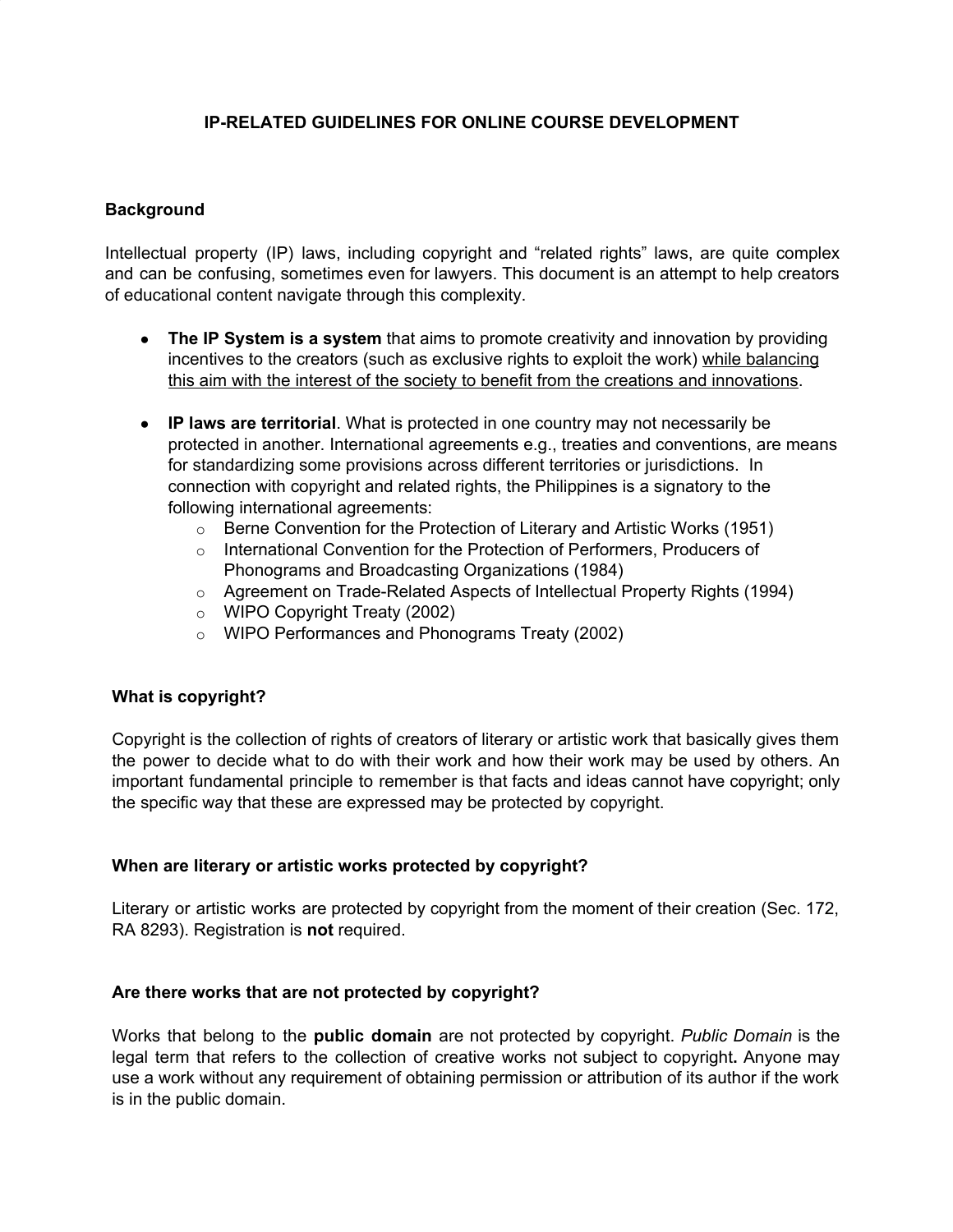### **When is a work considered to be in the public domain?**

A work is considered to be in the public domain if any of the following is true:

- The protection period for copyright has expired;
- Copyright protection cannot be applied (such as the title of a book); or
- The copyright owner has clearly disclaimed or waived his/her copyrights (for example, marking the work with a public domain notice).

*Note*: The non-appearance of a copyright notice on a copy of the work *does not* suggest that the work belongs to the public domain even if it is accessible on the Web or elsewhere.

### **How do I find out if a work is in the public domain?**

To find out if a work is in the public domain, it may be crucial to know the exact year, if not the actual date, when the author died. This information as well as other relevant details may be available in the following materials and institutions:

- Bibliographic works
- Public registers
- National Library
- Collective Management Organization (CMO)
- Publisher

*Note:* A single product or work may consist of numerous copyrights and these rights may have different owners, as well as different protection periods. For example, in a brochure comprising text and images, the text may belong to the public domain but the images may be under copyright protection. Hence, permission from the owner would still be required for the use of such images.

Generally, under the IP Code of the Philippines, copyright and related rights protection last during the lifetime of the author and for fifty (50) years after his/her death or fifty (50) years after the death of the last surviving author, in cases of works of joint authorship.

### **Are there any limitations to copyright?**

Yes, there are limitations to copyright. While the general rule is that a creator's work may not be used by others without the creator's consent or permission, this rule does not apply if the work is used under circumstances that are considered *fair use*. "The fair use of a copyrighted work for criticism, comment, news reporting, teaching including multiple copies for classroom use, scholarship, research, and similar purposes is not an infringement of copyright." (Sec. 185, RA 8293).

The factors considered for fair use include the following (Sec. 185, RA 8293):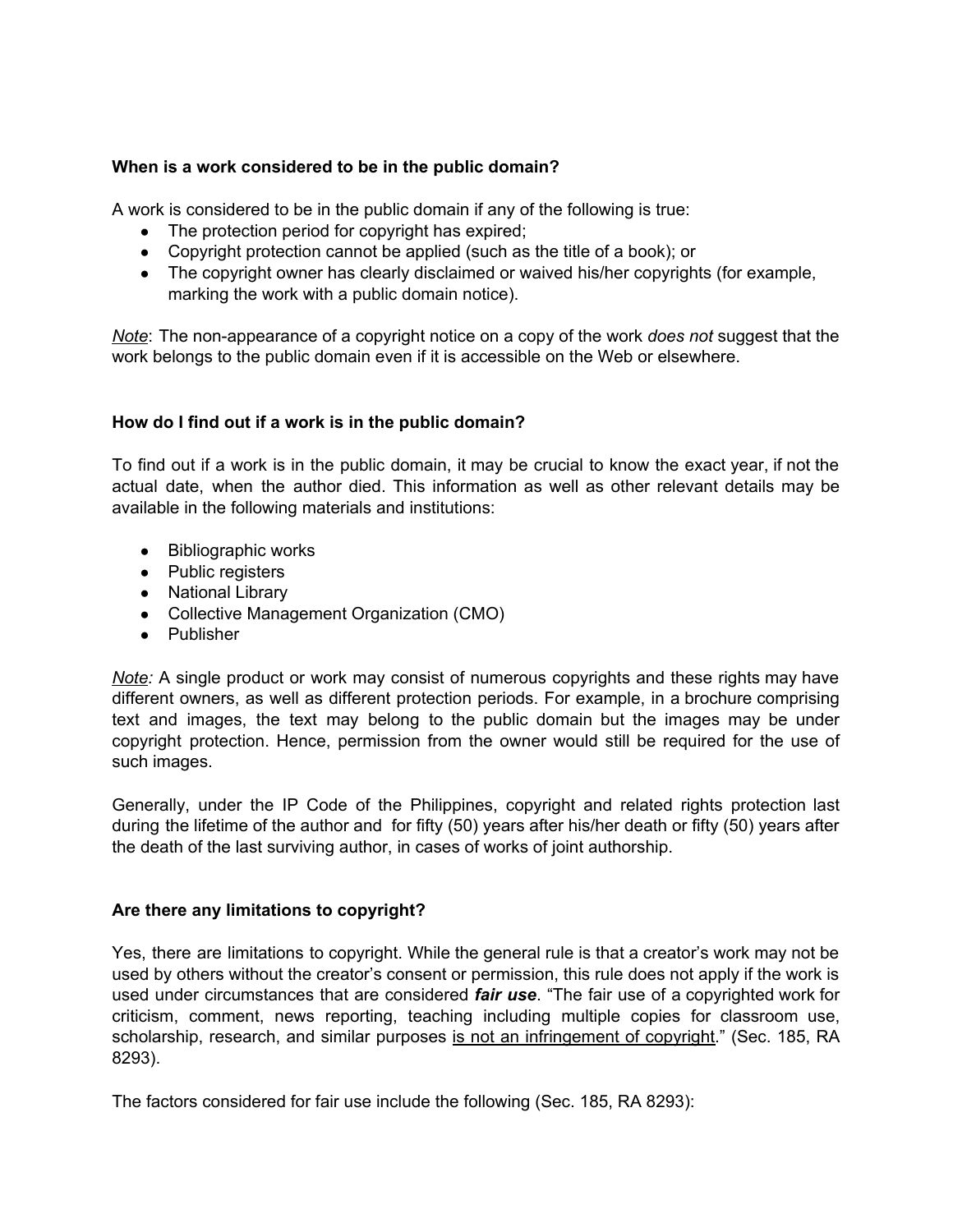- The purpose and character of the use, including whether such use is of commercial or for non-profit educational purposes;
- The nature of the copyrighted work;
- The amount and substantiality of the portion used in relation to the copyrighted work as a whole; and
- The effect of the use upon the potential market for or value of the copyrighted work.

A judge will rule on the fair use of copyrighted material only after considering all factors. Some of the conditions that may be consistent or inconsistent with fair use are shown in Table 1 below. This table is provided to simply give the reader an idea of some of the points considered for each factor, based on some previous cases (mostly in the US). It should be emphasized that fair use is a defense. Only a court of law may decide on fair use after a claim of copyright infringement. It may not be safe to assume fair use even if the opinion comes from lawyers.

| <b>Factor</b>                                                                      | <b>Conditions Consistent with Fair</b><br><b>Use</b>                                                                           | <b>Conditions Inconsistent with Fair</b><br><b>Use</b>                                                                        |
|------------------------------------------------------------------------------------|--------------------------------------------------------------------------------------------------------------------------------|-------------------------------------------------------------------------------------------------------------------------------|
| 1. Purpose and<br>character of the use                                             | Non-commercial use<br>Transformative use (including parody,<br>scholarship, research, education)                               | Commercial use<br>Verbatim copying                                                                                            |
| 2. Nature of the<br>copyrighted work                                               | Factual work (e.g., biographies)<br>Published work                                                                             | Fictional work (e.g., novel)<br>Unpublished work                                                                              |
| 3. Amount and<br>substantiality of the<br>portion used                             | Only minimal amount, and does not<br>contain the "heart of the work"                                                           | A substantial amount, or contains the<br>"heart of the work"                                                                  |
| 4. Effect of the use on<br>potential market for or<br>value of copyrighted<br>work | No negative effect on the commercial<br>value of the copyrighted work or on the<br>potential income of the copyright<br>owner. | Deprives the copyright owner of some<br>income (e.g., by undermining a new or<br>potential market of the copyrighted<br>work) |

## Table 1

*Note:* The factors enumerated above are factors also considered for Fair Use in the US Copyright Act ([https://www.copyright.gov/title17/92chap1.html#107\)](https://www.copyright.gov/title17/92chap1.html#107)

### **Is using copyrighted work for educational purposes automatically considered fair use and thus legally allowed?**

No, not automatically. While using copyrighted work for educational purposes is consistent with fair use under the first factor on "purpose and character of use," the other three factors for assessing fair use listed in Table 1 must also be considered.

Distributing copyrighted material should not be a substitute for the purchase of a book or e-book by the students. Also, use just enough materials to accomplish your instructional objectives.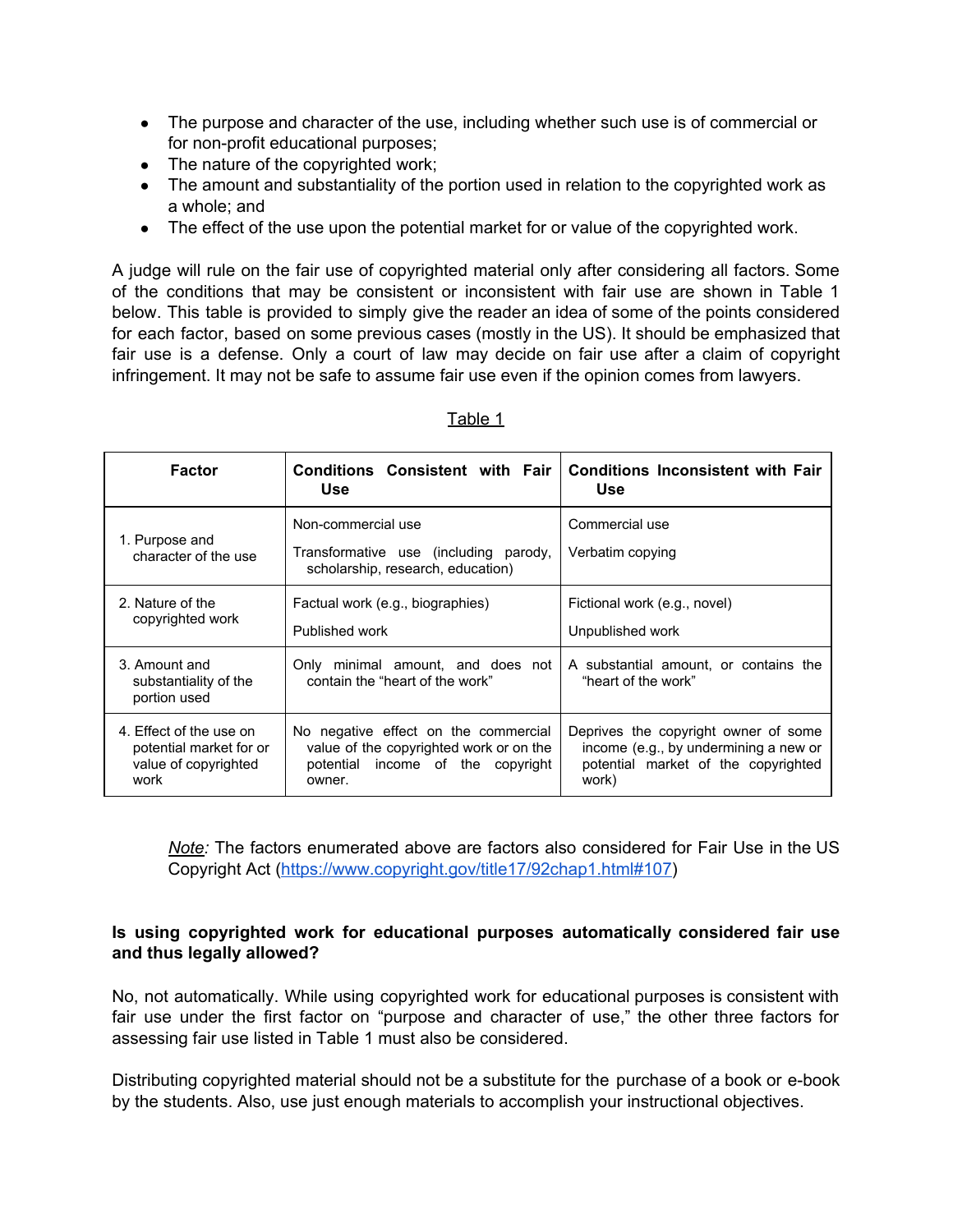## **What are Creative Commons Licenses?**

*Creative Commons Licenses* are public licenses created by Creative Commons that allow anyone to use copyrighted works without obtaining express permission to do so, provided the user abides by the license conditions specified by the copyright owner.

When works are under CC licenses, creators may apply the following set of conditions:

- $\bullet$  Attribution (BY) the user must give proper credit to the owner (the way he/she requests but not in a way of implying endorsement);
- $\bullet$  Share Alike (SA) the user is granted for copying, distributing, displaying, performing, and modifying the work; provided, the modified work uses the same terms upon distribution;
- Non-Commercial  $(NC)$  the user is granted for copying, distributing, displaying, performing, and modifying the work as long as the non-commercial purpose is fulfilled; or
- No Derivatives (ND) the user is granted for copying, distributing, displaying and performing only works considered as original copies.

*Note*: If the set conditions for copyrighted works will not be followed, the users must first seek prior permission from the owner.

- Combinations of the four conditions (stated above) form six types of copyright licenses namely:
	- o Attribution (CC BY)
	- o Attribution ShareAlike (CC BY-SA)
	- o Attribution-NoDerivs (CC BY-ND)
	- o Attribution-NonCommercial (CC BY-NC)
	- o Attribution-NonCommercial-ShareAlike (CC BY-NC-SA)
	- o Attribution-NonCommercial-NoDerivs (CC BY-NC-ND).

# **Can I quote from a published work such as a textbook or an academic journal?**

Yes, but subject to fair use. "The making of quotations from a published work [does not constitute an infringement of copyright] if they are compatible with fair use and only to the extent justified for the purpose, including quotations from newspaper articles and periodicals in the form of press summaries: Provided, That the source and the name of the author, if appearing on the work, are mentioned;" (Sec. 184.b, RA 8293)

DO:

• Cite the source and name of the author quoted. Cite the author's source as well, if he/she explicitly quotes another author's work.

DON'T: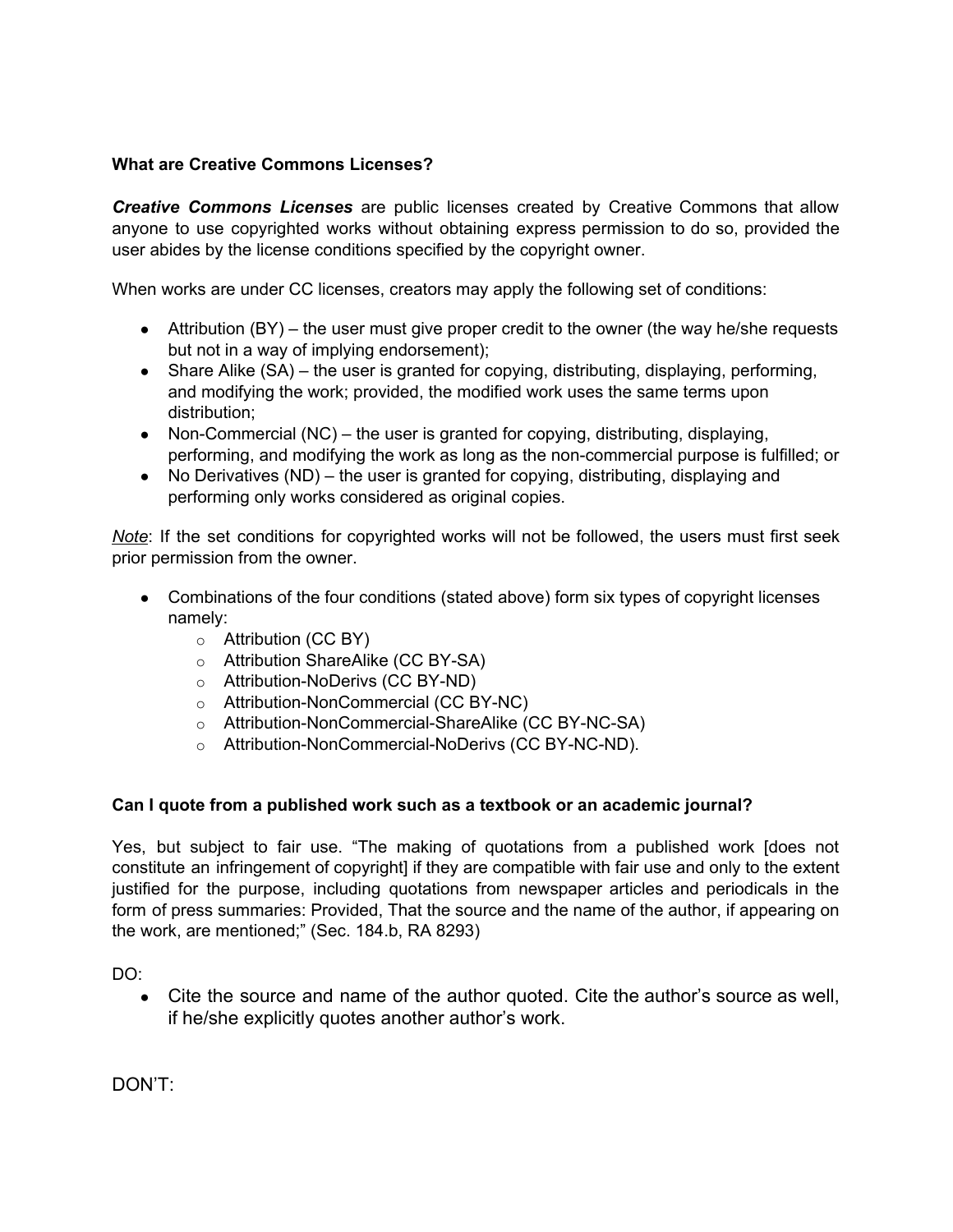• Don't quote a substantial amount [quantity] from a copyrighted work, or even a small amount if it covers the "heart of the work" [quality] or an amount that may negatively impact its commercial value (or potential market).

## **Can I include links to third-party created content, such as YouTube videos, website pages, and other online material, in my online course curriculum syllabus?**

Generally, it should be fine to include a link to online sites of third-party created content because this may even help drive Internet traffic to those websites. However, some care must still be taken to check the nature of the site, specific Terms of Use and possible impact on copyright. A deep link to a particular file, for example, may unfairly bypass a site's main pages and reduce its commercial potential. Additionally, make sure to avoid sites that are known to infringe on copyright.

DO:

- Check if the third-party site has Terms of Use. If it has, make sure that those terms allow such linking or embedding. In the case of YouTube, it is fine to link or embed a video. In the case of the sites below which are good sources of CC-licensed video content, it is fine to link to an entire page:
	- o <https://vimeo.com/creativecommons>
	- o <https://archive.org/details/movies>
	- o <https://www.ted.com/>
	- o <https://www.aljazeera.com/>
	- o <https://academicearth.org/>

# DON'T:

- Don't link to a specific element or portion of a webpage unless it is clearly permitted.
- Don't link to sites that infringe or are thought to infringe on copyrights, e.g., The PirateBay, Newzbin, Rapidshare, Sci-Hub, and Library Genesis.

# **Can I copy some images, music, or videos available on the Web and paste them to my presentation slides or other course materials?**

Since fair use is a gray area, it would be safer to just use images, music, or videos you have created on your own; those from the public domain; or those for which explicit permission for use has been obtained, whether or not those images are available on the Web.

DO:

- Use your own created images and figures.
- Use images from the Public Domain.
- Use images having a Creative Commons License, but make sure you abide by the terms (if any) of the license. Some websites you can use to search for such images include:
	- o <https://search.creativecommons.org/>
	- o <https://www.scienceimage.csiro.au/> (CSIRO's Science Image)
	- o <https://eol.org/> (Encyclopedia of Life)